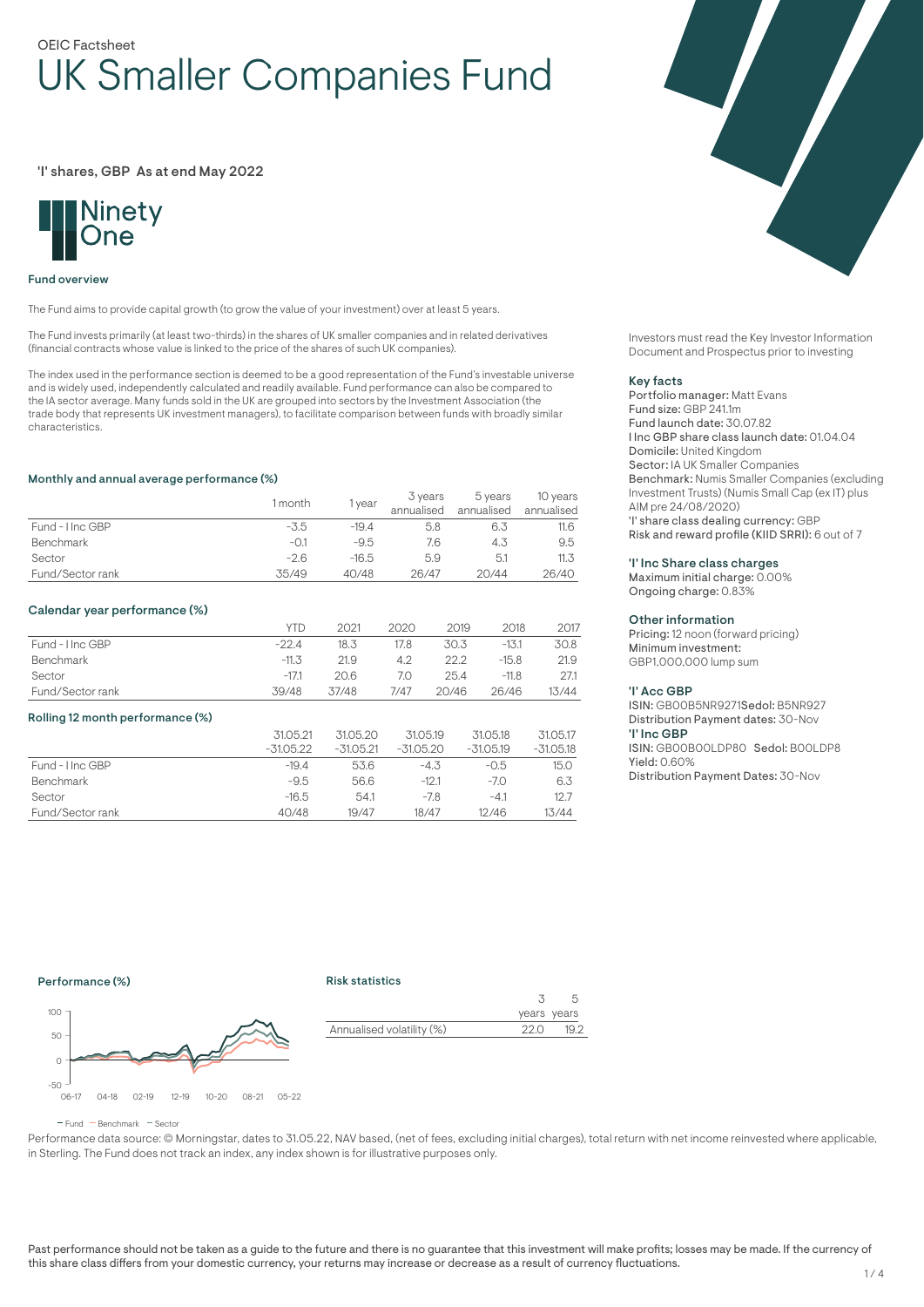## UK Smaller Companies Fund

| Top holdings (%)                   |      |
|------------------------------------|------|
| Smart Metering Systems Plc         | 4.0  |
| Inspecs Group Plc                  | 3.6  |
| Marlowe Plc                        | 27   |
| Ascential Plc                      | 2.6  |
| GB Group Plc                       | 2.6  |
| Hollywood Bowl Group Plc           | 2.5  |
| <b>JTC Plc</b>                     | 2.5  |
| Auction Technology Group Plc       | 2.4  |
| Diversified Energy Co Plc          | 2.4  |
| <b>Funding Circle Holdings Plc</b> | 2.4  |
| Total                              | 27.7 |
| Number of equity holdings:         | 64   |

| Sector analysis (%)           |      |
|-------------------------------|------|
| Industrials                   | 29.3 |
| <b>Consumer Discretionary</b> | 211  |
| Technology                    | 19.2 |
| Financials                    | 7.9  |
| <b>Consumer Staples</b>       | 7.6  |
| Energy                        | 5.5  |
| Health Care                   | 3.7  |
| Basic Materials               | 2.4  |
| <b>Utilities</b>              | 1.5  |
| Telecommunications            | 11   |
| Cash                          | O.7  |
| Total                         |      |

## Geographic allocation (%)

This Fund is primarily invested in securities of UK companies. However, due to globalisation, the economic exposures of the investments will be to a range of countries

## Top & bottom stock weightings vs

| benchmark (%)                   |        |
|---------------------------------|--------|
| Smart Metering Systems Plc      | 4.0    |
| Inspecs Group Plc               | 3.6    |
| Marlowe Plc                     | 2.7    |
| Ascential Plc                   | 2.6    |
| GB Group Plc                    | 2.6    |
| John Wood Group Plc             | $-1.2$ |
| Contourglobal Plc               | $-1.2$ |
| Babcock International Group Plc | $-1.3$ |
| Oinetig Group Plc               | $-1.6$ |
| Energean Plc                    | $-1.8$ |

#### Top & bottom sector weightings vs benchmark (%)

| 991191111101 N 1797                          |        |
|----------------------------------------------|--------|
| Software And Computer Services               | 12.3   |
| Industrial Support Services                  | 11.4   |
| Leisure Goods                                | 4.5    |
| Personal Goods                               | 3.3    |
| Alternative Energy                           | 29     |
| Industrial Transportation                    | $-3.0$ |
| Aerospace And Defense                        | $-4.2$ |
| Real Estate Investment Trusts                | $-4.7$ |
| Investment Banking And Brokerage<br>Services | -4.9   |
| Oil. Gas And Coal                            | $-5.1$ |

The portfolio may change significantly over a short period of time. This is not a buy or sell recommendation for any particular security. Figures may not always sum to 100 due to rounding.

The yield information has been calculated as at 31.05.22. Where FTSE data is shown, source: FTSE International Limited ("FTSE") © FTSE 2022. Please note a disclaimer applies to FTSE data and can be found at https://research.ftserussell.com/products/downloads/FTSE\_Wholly\_Owned\_Non-Partner.pdf. Where MSCI data is shown, source: MSCI. MSCI makes no express or implied warranties or representations and shall have no liability whatsoever with respect to any MSCI data contained herein. The MSCI data may not be further redistributed or used as a basis for other indices or any securities or financial products. This report is not approved, endorsed, reviewed or produced by MSCI. None of the MSCI data is intended to constitute investment advice or a recommendation to make (or refrain from making) any kind of investment decision and may not be relied on as such. All other information is from Ninety One at 31.05.22.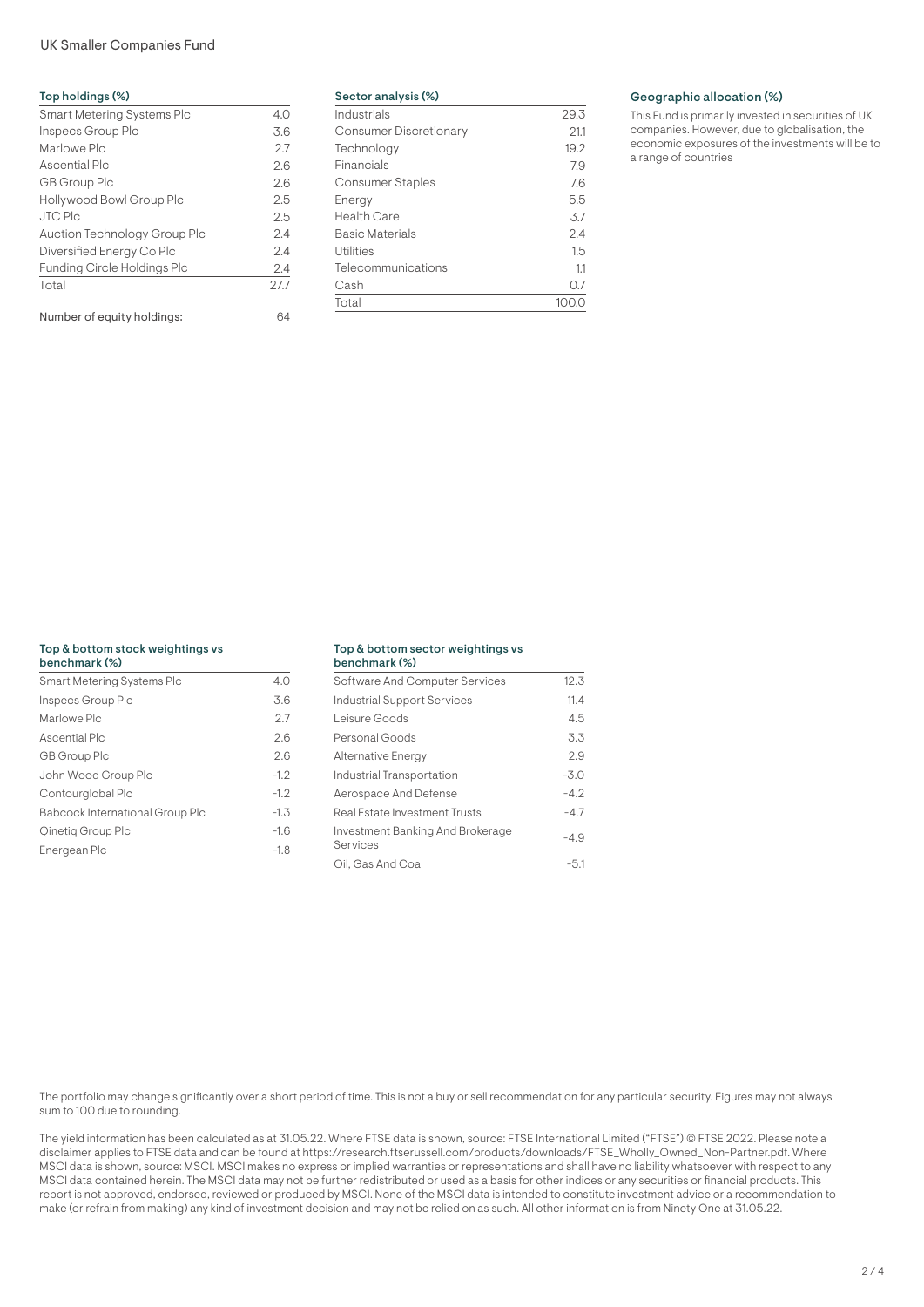## General risks

The value of these investments, and any income generated from them, will be affected by changes in interest rates, general market conditions and other political, social and economic developments, as well as by specific matters relating to the assets in which they invest. Past performance does not predict future returns; losses may be made. Ongoing costs and charges will impact returns. The Fund's objectives will not necessarily be achieved and there is no guarantee that these investments will make profits; losses may be made. Environmental, social or governance related risk events or factors, if they occur, could cause a negative impact on the value of investments. This Fund may not be appropriate for investors who plan to withdraw their money within the short to medium term.

## Specific fund risks

Derivatives: The use of derivatives is not intended to increase the overall level of risk. However, the use of derivatives may still lead to large changes in value and includes the potential for large financial loss. A counterparty to a derivative transaction may fail to meet its obligations which may also lead to a financial loss.

Equity investment: The value of equities (e.g. shares) and equity-related investments may vary according to company profits and future prospects as well as more general market factors. In the event of a company default (e.g. insolvency), the owners of their equity rank last in terms of any financial payment from that company.

Geographic / Sector: Investments may be primarily concentrated in specific countries, geographical regions and/or industry sectors. This may mean that the resulting value may decrease whilst portfolios more broadly invested might grow. Liquidity: There may be insufficient buyers or sellers of particular investments giving rise to delays in trading and being able to make settlements, and/or large fluctuations in value. This may lead to larger financial losses than might be anticipated.

## Important information

All data as at 31.05.22. The most up to date fund details (e.g. name, overview, key facts etc) are reflected as at the date of publication. Any changes effective after publication will appear in the next update. This is a marketing communication. We recommend that you seek independent financial advice to ensure this Fund is suitable for your investment needs. This communication should not be distributed to retail customers who are resident in countries where the Fund is not registered for sale or in any other circumstances where its distribution is not authorised or is unlawful.

All the information contained in this communication is believed to be reliable but may be inaccurate or incomplete. A rating is not a recommendation to buy, sell or hold a fund.

The Fund is a sub-fund of the Ninety One Funds Series range (series i - iv) which are incorporated in England and Wales as investment companies with variable capital. Ninety One Fund Managers UK Ltd (registered in England and Wales No. 2392609 and authorised and regulated by the Financial Conduct Authority) is the authorised corporate director of the Ninety One Funds Series range.

This communication is not an invitation to make an investment nor does it constitute an offer for sale. Any decision to invest in the Fund should be made only after reviewing the full offering documentation, including the Key Investor Information Documents (KIID) and Prospectus, which set out the fund specific risks. Fund prices and copies of the Prospectus, annual and semi-annual Report & Accounts, Instruments of Incorporation and the Key Investor Information Documents may be obtained from www.ninetyone.com.